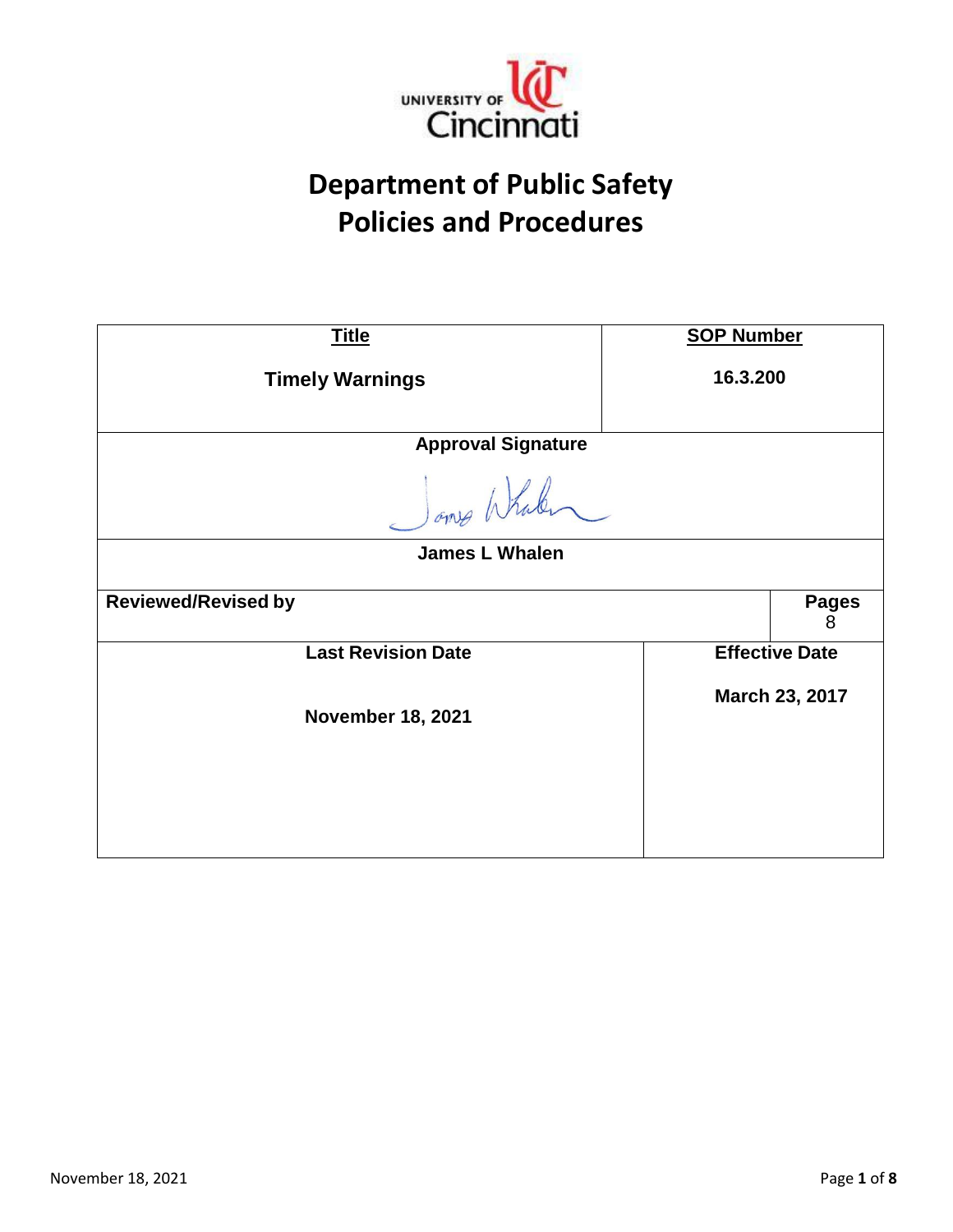### **I. PURPOSE**

This procedure is intended to provide guidance on issuing Timely Warning ("Safety Alerts") messages as required by the Clery Act. It should be considered in conjunction with the university's policy statement on Clery Act compliance and with the overall Emergency Operations Plan.

#### **II. GENERAL INFORMATION**

The Clery Act requires that UC notify the campus community of certain crimes and other emergencies.

### **III. PRECAUTIONS/ LIMITATIONS**

This procedure is not all inclusive, and must be used in conjunction with the University Emergency Operations Plan ("EOP"), as well as the Jeanne Clery Disclosure of Campus Safety Policy.

### **IV. JURISDICTION AND ROLES**

The responsibility for compliance with these requirements of the Clery Act lies with the Department of Public Safety for the University of Cincinnati. The Office of General Counsel is responsible for providing legal guidance and advice to Public Safety.

### **V. PROCEDURE**

#### **A. Timely Warning Notice – Safety Alert**

The Clery Act requires that UC notify the campus community of certain crimes and other emergencies that occur within the core campus boundaries (which includes university owned or controlled property on campus and public property that is within or immediately adjacent to the campus) and in non-campus properties as defined by the Clery Act. These Timely Warnings at the University are referred to as "Safety Alerts."

Although not required by Federal Law, additional notices may also be distributed for crimes that occur in areas outside of the Clery Act geographic areas, if the crime is deemed to pose an ongoing threat to the campus community. These distributed public safety advisories are referred to as a "UC Aware" at the university. A Timely Warning/Safety Alert will be considered for distribution to the UC community for all Clery crimes that are 1) reported to a CSA, local police, or the UCPD; and 2) are determined by the university to represent a serious or continuing threat to the students and employees. The decision to issue a UC Aware notice for an off campus crime will be made on a case-by-case basis depending on an assessment of various factors, which include but are not limited to: the nature of the crime, the exact location, the time of the incident, the local police response and guidance to campus officials and the potential direct effect on the campus community.

Timely Warnings/Safety Alerts must be issued as soon as the pertinent information is available. Timely Warnings/Safety Alerts are not necessarily limited to violent crimes or crimes against persons. A series of property crimes may also present a continuing threat to the campus community. The intent of the Timely Warning/Safety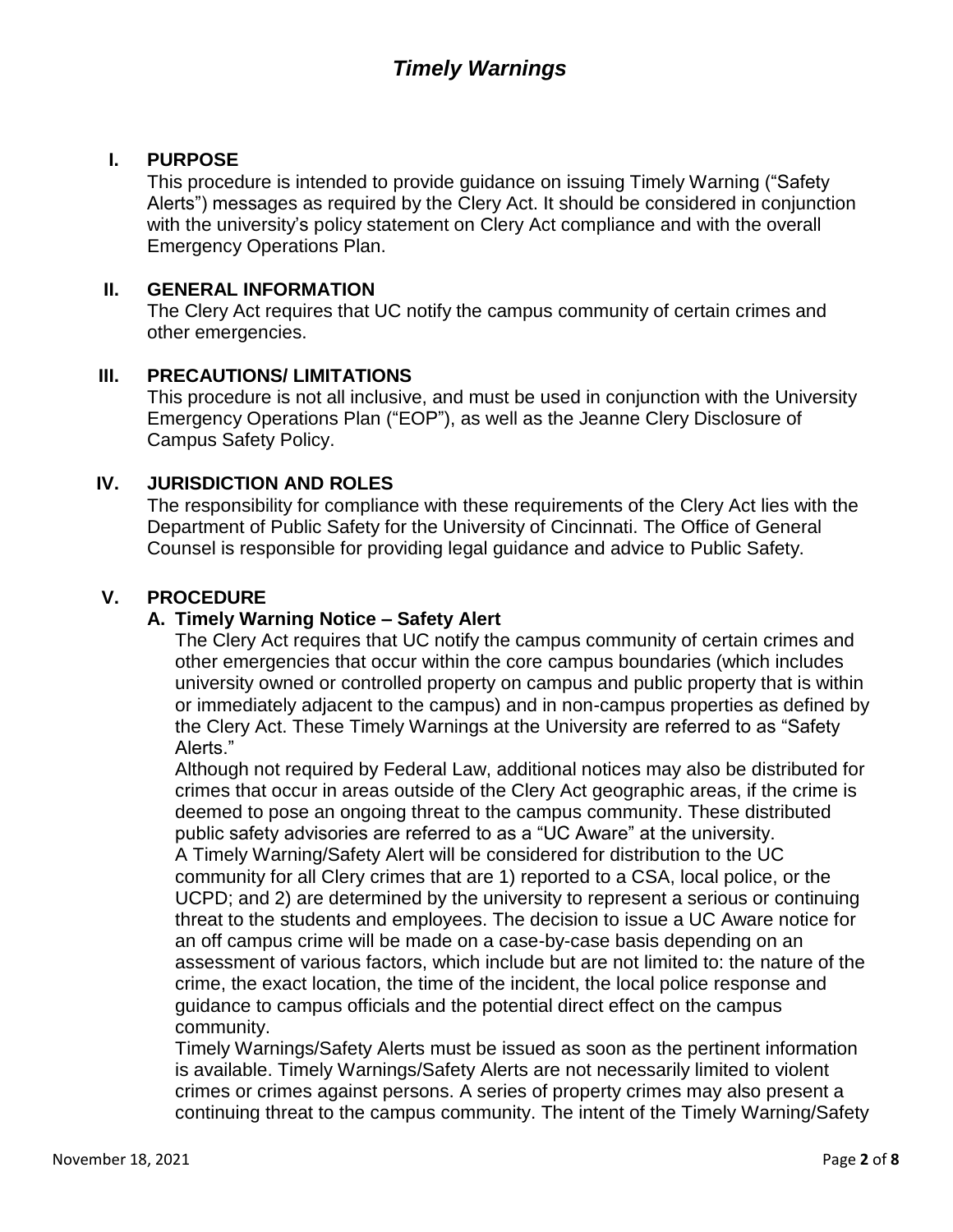Alert is to enable members of the campus community to protect themselves.

- 1. Crimes Requiring a Timely Warning/Safety Alert
	- a. A Safety Alert notice will be distributed when it is determined that the incident may pose an ongoing or serious threat to members of the university community. These warnings will be distributed if the incident is reported either to UCPD directly or indirectly through a campus security authority or a local police agency.
		- 1) The department **only** issues/posts Safety Alerts for incidents of:
			- a) Murder/Non-Negligent Manslaughter;
			- b) Aggravated assault (cases involving assaults among known parties, such as two roommates fighting which results in an aggravated injury, will be evaluated on a case-by-case basis to determine if the individual is believed to be an on-going threat to the larger UC community);
			- c) Robbery involving force or violence (cases including pick pocketing and purse snatching will typically not result in the issuance of a Safety Alert, but will be assessed on a case-by-case basis);
			- d) Sexual Assault (considered on a case-by-case basis depending on the facts of the case, when and where the incident occurred, when it was reported, and the amount of information known by the UCPD);
			- e) Major incidents of arson; or
			- f) Any Clery crime occurring in the university Clery geography that is determined to pose a threat by the Director of Public Safety or designee.
- 2. Information Included in a Timely Warning/Safety Alert
	- a. A Timely Warning/Safety Alert notice will typically include the following, unless issuing any of this information would risk compromising law enforcement efforts:
		- 1) Date and time or timeframe of the incident;
		- 2) A brief description of the incident;
		- 3) Information that will promote safety and potentially aid in the prevention of similar crimes (crime prevention or safety tips);
		- 4) Suspect description(s) when deemed appropriate and if there is sufficient detail;
		- 5) Police/Department of Public Safety agency contact information; and
		- 6) Other information as deemed appropriate by the Public Safety Director or designee.
	- b. The description of subjects in a case will only be included in the alert **if there is a sufficient amount of detail to describe the individual**. **If the only known descriptors are sex and race, that will not be included in the alert.** The name and identifying information of the victim will never be distributed in a Timely Warning/Safety Alert.
- 3. Issuing a Timely Warning/Safety Alert
	- a. In addition to information reported to the UCPD, the following will occur to ensure that Timely Warnings/Safety Alerts are issued when appropriate:
		- 1) The Clery Compliance Coordinator or designee will review both UC crime reports as well as any reports shared by local law enforcement agencies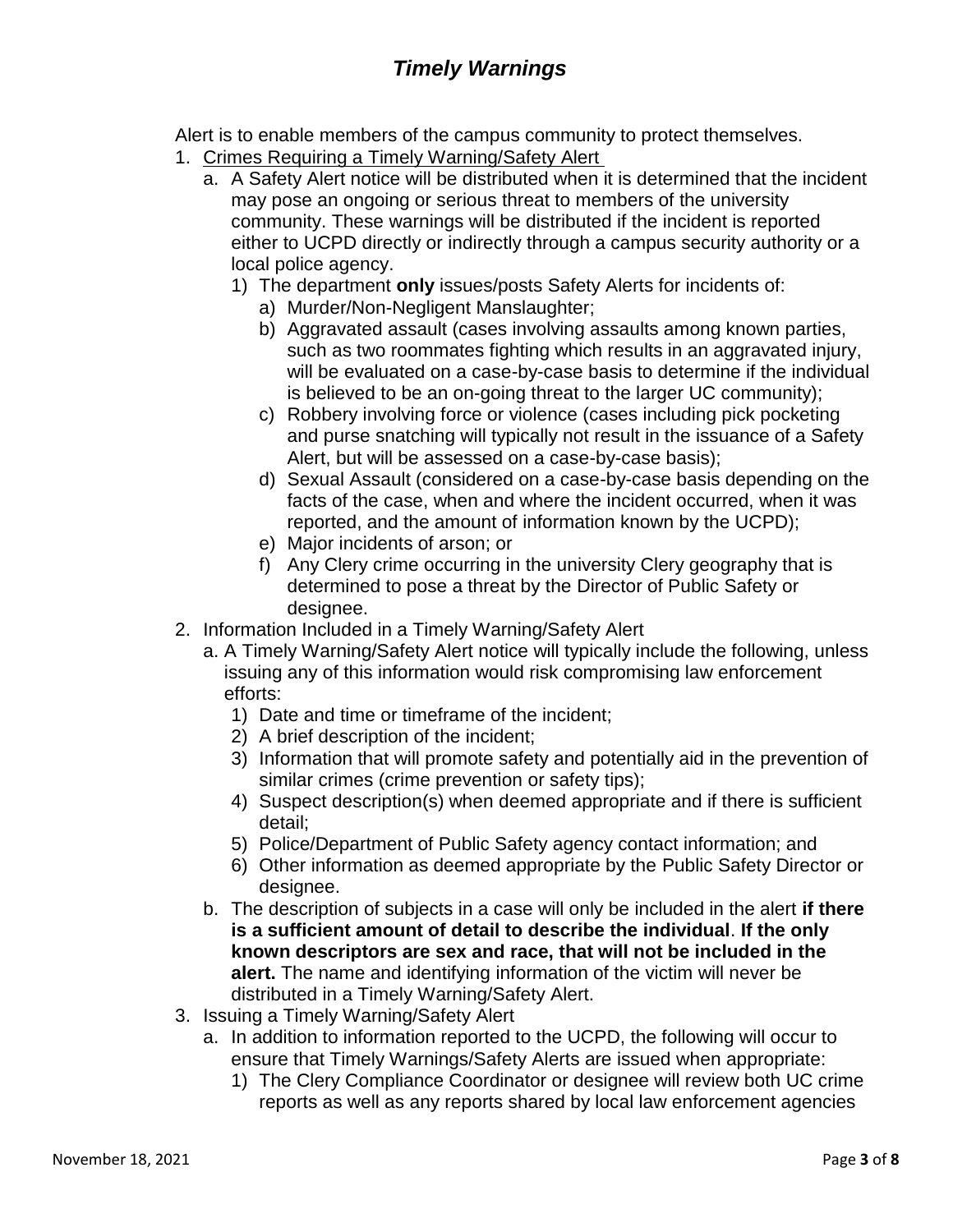on a daily basis to ascertain if any offenses require a Safety Alert.

- 2) The Field Operations Bureau Commander along with the Clery Compliance Coordinator will determine if a UC Safety Alert is required using the [Safety Alert Assessment, Form 21](https://powerdms.com/link/IDS/document/?id=1829913) guidelines. If it is determined that a UC Safety Alert is not sent, the Clery Compliance Coordinator will document that information in ARMS under the Follow Up Comments section
- 3) Every shift supervisor will monitor their shift, as well as external agency response, for offenses that may require a Timely Warning/Safety Alert. In the event that a response is made to an offense that may require a Timely Warning/Safety Alert, the shift supervisor will notify the Public Information Officer and Clery Compliance Coordinator.
- b. Upon determining that a Timely Warning issuance is necessary and with the approval of the Director of Public Safety, the Public Information Officer or designee, will prepare and issue the warning.
	- 1) A Safety Alert will be issued by blast email to all members of the campus community, utilizing the email list managed by UCIT for this purpose.
	- 2) Updates to the community about any particular case resulting in a Safety Alert may also be distributed electronically via blast email or posted on the university's website.
	- 3) A Safety Alert may also be posted in campus buildings, when deemed necessary. When an alert is posted in campus buildings, it shall be printed on orange paper and be posted in the lobby/entrance area of the affected building(s) for seven (7) days.
- c. The department **does not** issue Safety Alerts for the above listed crimes (Section A1) **if**:
	- 1) The department apprehends the subject(s) and the threat of imminent danger for members of the UC community has been mitigated by the apprehension.
	- 2) UCPD was not notified of the crime in a manner that would allow the department to post a "timely" warning for the community. This type of situation will be evaluated on a case-by-case basis.
	- 3) The event is not determined to be an ongoing threat by the Public Safety Director or designee.
- 4. Public Safety Advisories
	- a. Public Safety Advisories (also referred to as UC Aware) may be distributed for crimes (ex. a pattern of larcenies or vandalism cases) that do not rise to the level of causing a serious or continuing threat to the university community or for Clery crimes that occur outside of university's Clery geography. In addition, they may be distributed for other safety concerns.
	- b. A public safety advisory will be distributed for reported cases of a biasedbased crime impacting the University community.
		- 1) A biased-based crime is a criminal offense that manifests evidence that the victim was intentionally selected because of the perpetrator's bias against the victim or their identity.
		- 2) Some factors to consider in determining bias are: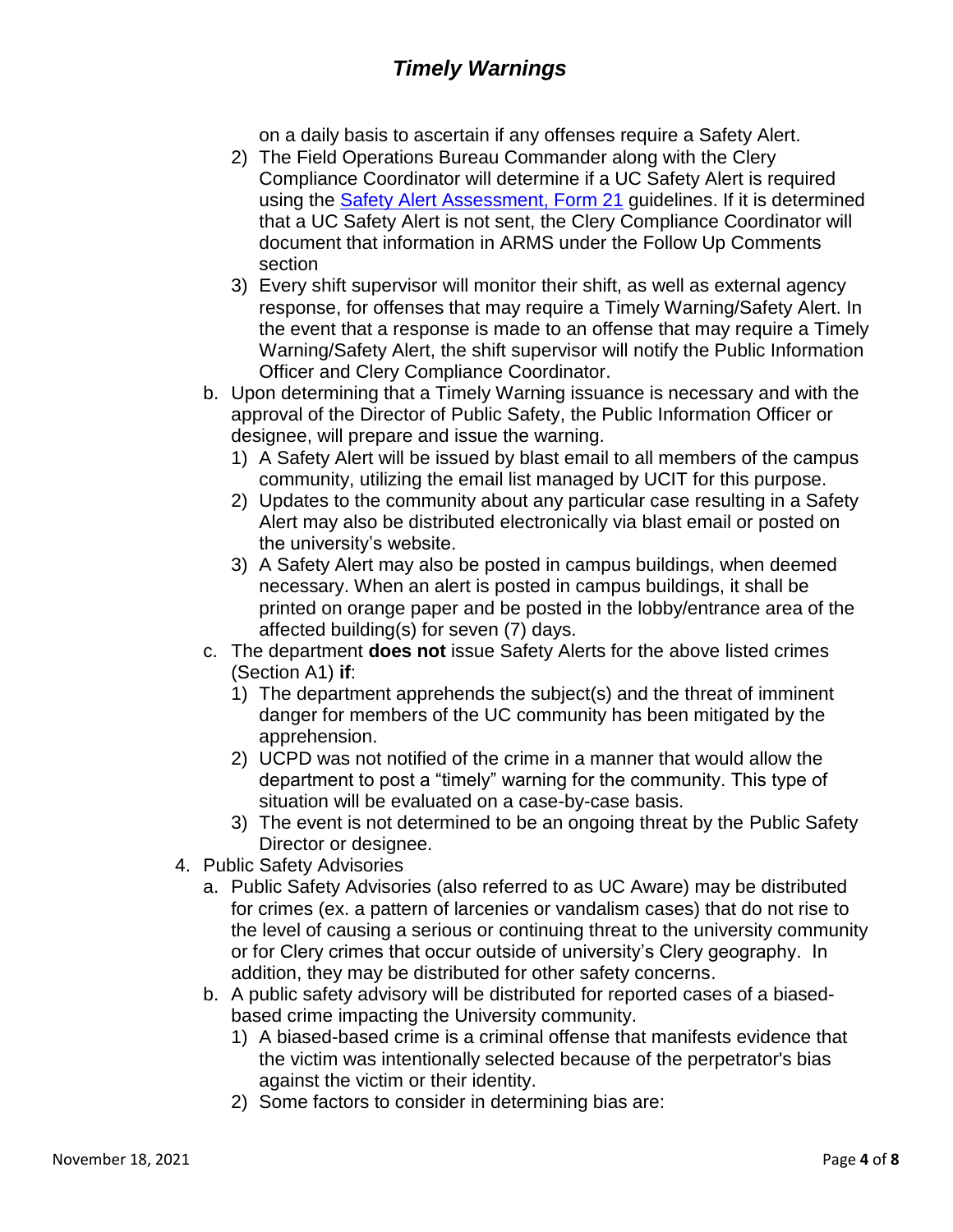- Oral comments, written statements, or gestures;
- Drawing, markings, symbols, or graffiti;
- Occurrence of several incidents in the same area;
- Occurrence related to current national or local biased-based crime trends;
- Incidents occurring on a holiday or date of particular significance;
- Previous involvement in a similar crime; and
- Community perception that incident was bias motivated.
- 3) The public safety advisory will be made as soon as possible after the crime is reported.
- 4) No names or addresses of the victim will be included in the notification.

#### **B. Emergency Preparedness Plan**

In the event of a campus-wide emergency, the university's detailed emergency preparedness plan provides notification instructions and operating procedures at [https://www.uc.edu/about/publicsafety/emergencymanagement/emergency](https://www.uc.edu/about/publicsafety/emergencymanagement/emergency-plans.html)[plans.html.](https://www.uc.edu/about/publicsafety/emergencymanagement/emergency-plans.html) This web page provides access links to emergency alerts and procedures, as well as university resources and policies relating to emergency preparedness.

- 1. Emergency Response
	- a. Anyone who notices a forthcoming or ongoing emergency should contact the Department of Public Safety, emergency response line by calling 513-556- 1111 or 911.
	- b. The Emergency Operations Center (EOC) can be directed open by the Director of Public Safety, the Director of Emergency Management/Business Continuity, or the Police Chief.
	- c. Once such an emergency has been confirmed by the Department of Public Safety and/or another law enforcement agency, the EOC will convene and determine the scope of the incident. Necessary staff from Emergency Management/Business Continuity will be recalled. Upon the EOC's activation, the president of UC or appropriate designee will activate the Emergency Management and Continuity of Operations Plan. Once the emergency preparedness plan has been activated, the EOC will oversee the response team in conducting recovery and restoration operations. The EOC will fulfill many operational functions during an emergency and is the primary vehicle for implementing and managing the emergency response. The EOC works within the incident command system in the event it is necessary to work with additional city, county, state, or federal agencies. The on-duty public safety supervisor is responsible for confirming that there is a significant emergency or dangerous situation and may initiate the emergency notification systems upon such confirmation.
	- d. Public Safety will notify the campus community as quickly as possible upon the confirmation of a significant emergency or dangerous situation involving an immediate threat to the health or safety of faculty, students, or staff occurring on the campus. In a campus-wide emergency response, the EOC will, without delay and taking into account the safety of the community,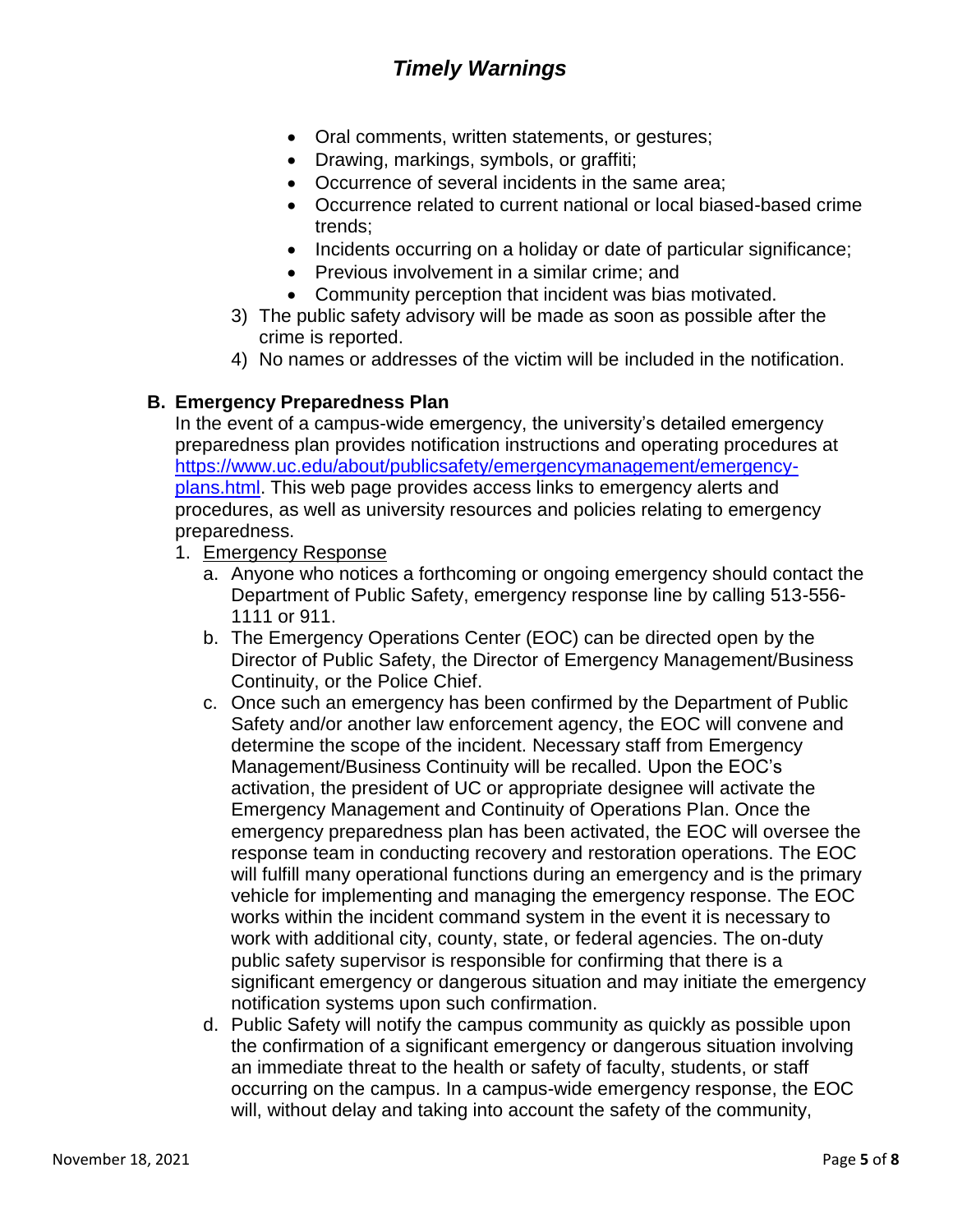determine the content of the notification and initiate the notification system, unless the notification will, in the professional judgment of the EOC, compromise efforts to assist victims or to contain, respond to, or otherwise mitigate the emergency. The EOC will provide a coordinated response to the incident.

- 2. Emergency Notifications (see UCPD policy 17.1.400 Emergency Notification Policy)
	- a. The Department of Public Safety utilizes Rave Alert to provide emergency notifications to the campus community. In the event of an emergency, Public Safety reaches the community via text message, email, Bearcat Guardian messages, Twitter, digital signage, college cable television and desktop notification. The Department of Public Safety will use these alerts to notify the campus community of the nature of the emergency and procedures to follow. Because we can send the alerts to any cell phone or email address regardless of physical location, parents find them an invaluable resource for keeping informed if an emergency occurs on campus. This works in conjunction with local alarm systems (such as fire alarms) and indoor/ outdoor mass notification systems.
	- b. In the event of an emergency, any or all of UC's notification capabilities mentioned herein can be utilized simultaneously. All enrolled UC students are automatically enrolled in the Rave Alert system if they have entered their information into Catalyst. Faculty and staff are enrolled when they complete and/or update their directory listing by including their cell phone numbers and opting into emergency alerts. Visitors and other community members can sign up to receive the alerts online:

[https://www.uc.edu/about/publicsafety/emergencymanagement/advisories.ht](https://www.uc.edu/about/publicsafety/emergencymanagement/advisories.html) [ml.](https://www.uc.edu/about/publicsafety/emergencymanagement/advisories.html)

- c. Additional information regarding emergency alerts is available on the Department of Public Safety's website in the Emergency Management section. The UC Emergency Preparedness website, https://www.uc.edu/about/publicsafety/emergencymanagement/emergencyprocedures.html also contains numerous resources for emergency planning (e.g., shelter-in-place and mass-care procedures).
- 3. Shelter-in-Place
	- a. In certain emergency situations, the campus community may be advised to "shelter-in-place" to avoid or minimize exposure to outside risks. Risks could include chemical releases, smoke, and some weather-related emergencies, or other threats in the outside environment.
	- b. If an incident occurs and the buildings or areas around you become unstable, or if the air outdoors becomes dangerous due to toxic or irritating substances, it is usually safer to stay indoors, because leaving the area may expose you to that danger. Thus, to "shelter-in-place" means to enter and remain in a nearby building, and with a few adjustments this location can be made even safer and more comfortable until it is safe to go outside. These adjustments may include closing doors and windows and turning off HVAC system to restrict airflow, or to barricading doors and turning off lights in the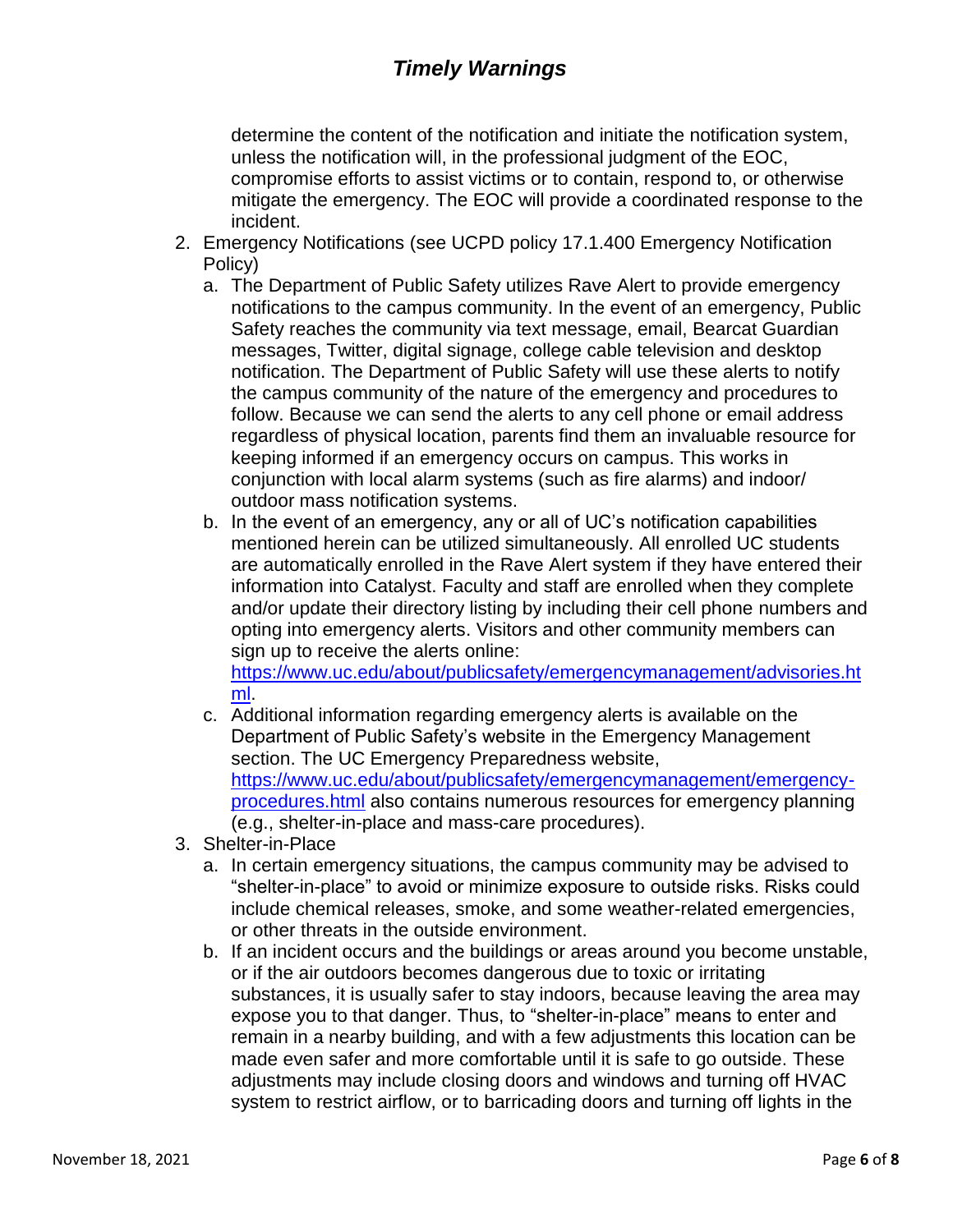event of an active shooter.

c. Once shelter-in-place instructions have been communicated, students, faculty, and staff should stay in the same building they were in when they first received the message. If they are outside, they should go to the nearest building and await further instructions. While it may be advisable to shelter in place in certain situations, no one can be forced to do so. Campus community members who choose not to shelter in place should vacate the premises immediately, so the building can be secured as soon as possible.

#### **C. Notification for UC Students with Disabilities**

- 1. Students with disabilities are oriented to all procedures related to their safety in all university buildings, including residence halls and academic buildings, during a required intake meeting with an academic counselor in the Accessibility Services in response to the student requesting accommodations. Information about the Disability Services Office can be found at [https://www.uc.edu/campus](https://www.uc.edu/campus-life/accessibility-resources.html)[life/accessibility-resources.html](https://www.uc.edu/campus-life/accessibility-resources.html) or by calling 513-556-6823.
- 2. A member from the DSO meets with students during their intake process and discusses the general emergency procedures. DSO and the housing department will discuss emergency procedures in further details with students who have mobility or sensory disabilities.
- 3. The DSO, in coordination with Housing and Food Services, creates and updates an emergency evacuation list that includes the names of students with disabilities, their residence hall and room location, and type of disability.

### **D. Notification for UC Guests**

- 1. Visitors to campus can prepare for emergency or dangerous situations on campus and the surrounding area before they happen, so they can access upto-the-minute alerts and advisories, by taking the following proactive steps:
	- a. Follow the Department of Public Safety on Twitter @ucpublicsafety. (Anyone can create a free Twitter account at twitter.com or download the free Twitter mobile app.)
	- b. Register for text alerts and Twitter feeds from the following local and regional jurisdictions:
	- c. City of Cincinnati Police @CincyPD
	- d. Safer Ohio App Ohio's multi-function, mobile public safety tool for reporting suspicious activity, requesting emergency or roadside help, and monitoring traffic conditions. Get it at the App Store or on Google Play.
	- e. Contact the Department of Public Safety directly at 513-556-4900 For those UC guests who do not have access to a smartphone or are unable to join Twitter.
	- f. Visitors and other community members can sign up to receive safety and emergency notifications online. For additional information, please view the Safety Notifications webpage on the Public Safety website, which is located in the Emergency Management section.